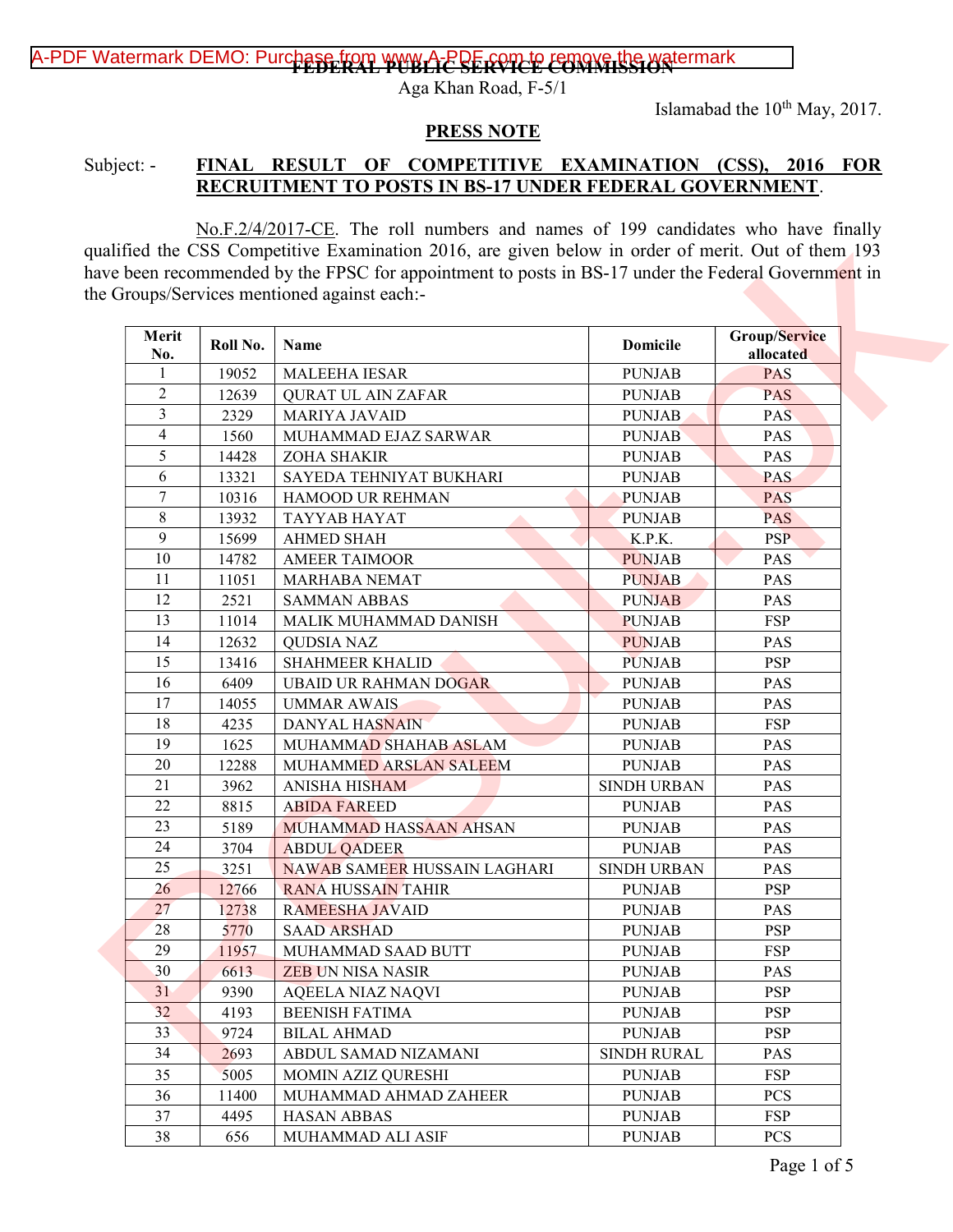| 39<br><b>FSP</b><br>19777<br><b>PUNJAB</b><br><b>TASKEEN UMAR</b><br>40<br>K.P.K.<br>19638<br>PAS<br><b>SHAHERYAR QAMAR</b><br>41<br>14898<br>HAFIZAH LARAIB GHAFFAR<br><b>PUNJAB</b><br><b>PCS</b><br>42<br>13846<br><b>TAHIR JAVAID</b><br><b>PUNJAB</b><br><b>PAS</b><br>43<br>4977<br>MOHAMMAD SHOJAIN VISTRO<br><b>SINDH RURAL</b><br>PAS<br>44<br><b>BEENISH RASHEED</b><br><b>PUNJAB</b><br><b>PCS</b><br>14850<br>45<br>3518<br>SINDH RURAL<br>PAS<br><b>SURHAN AIJAZ ABRO</b><br>46<br><b>FSP</b><br>20180<br>MUHAMMAD RAMZAN<br><b>PUNJAB</b><br>47<br>3581<br><b>PSP</b><br><b>UZAIR AHMED</b><br><b>SINDH RURAL</b><br>48<br><b>FSP</b><br>14859<br><b>EHSAN KAREEM</b><br><b>PUNJAB</b><br>49<br><b>PCS</b><br>13823<br>SYEDA SIDRA MUNAWAR KAZMI<br><b>PUNJAB</b><br>50<br><b>FSP</b><br>12417<br><b>NAMRA AWAIS</b><br><b>PUNJAB</b><br>51<br><b>PSP</b><br>6667<br><b>ABDUL HANAN</b><br><b>SINDH RURAL</b><br>52<br>6608<br>ZARMINA WAZIR<br><b>FATA</b><br><b>PAS</b><br><b>AZAD</b><br><b>PSP</b><br>53<br>9740<br><b>BILAL MAHMOOD SULEHRI</b><br><b>KASHMIR</b><br>54<br><b>FSP</b><br>1752<br><b>RASHIDA KHURSHID</b><br><b>PUNJAB</b><br>55<br>10042<br><b>FSP</b><br><b>FIZZAH NIAZI</b><br><b>PUNJAB</b><br>56<br>11850<br>MUHAMMAD MUDDASSAR RAFIQUE<br><b>PUNJAB</b><br>PCS<br>57<br>14441<br><b>ZOHRAIN BHAUR</b><br><b>PUNJAB</b><br>PCS<br>58<br>2298<br><b>PCS</b><br><b>JAWAD UL HASSAN</b><br><b>PUNJAB</b><br>59<br>K.P.K.<br><b>PAS</b><br>5201<br>MUHAMMAD IBRAHIM ARBAB<br>60<br><b>USMAN HAMEED BUTT</b><br><b>PUNJAB</b><br><b>PCS</b><br>14105<br>61<br>13899<br>TALLAL TARIK KHOKHAR<br><b>PUNJAB</b><br><b>PCS</b><br>62<br><b>PCS</b><br>11634<br>MUHAMMAD FAHD JAMIL<br><b>PUNJAB</b><br>63<br>18935<br><b>HUDAA KHALID</b><br><b>PUNJAB</b><br><b>PCS</b><br>64<br>PCS<br>4248<br><b>EESHA RAHIM</b><br><b>PUNJAB</b><br>65<br>3935<br><b>PUNJAB</b><br><b>MLCG</b><br><b>AMNA RASHID</b><br>66<br>19558<br><b>SALIK MAHMOOD</b><br><b>PUNJAB</b><br><b>PCS</b><br>67<br><b>JAWERIA SHAHID</b><br><b>PCS</b><br>4678<br><b>PUNJAB</b><br>68<br><b>BALOCHISTAN</b><br>PAS<br>4276<br><b>FAISAL NOOR</b><br>69<br>589<br><b>GUL JAAN BOKHARI</b><br><b>PUNJAB</b><br><b>MLCG</b><br><b>PSP</b><br>70<br>16972<br>MUHAMMAD WAQAS KHAN<br>K.P.K.<br>71<br>10828<br><b>PUNJAB</b><br><b>IRS</b><br><b>KHAN BAHADUR WATOO</b><br><b>IRS</b><br>72<br>13502<br><b>PUNJAB</b><br><b>SHARMEEN OAMAR</b><br>73<br><b>FARAH ALEEM</b><br><b>PUNJAB</b><br><b>IRS</b><br>4311<br>74<br>12234<br><b>PUNJAB</b><br><b>IRS</b><br>MUHAMMAD YOUSAF ISMAIL<br>75<br>5259<br>MUHAMMAD MUAAZ TAHIR<br><b>PUNJAB</b><br><b>IRS</b><br>76<br>11962<br>MUHAMMAD SAAD MARATH<br><b>PUNJAB</b><br><b>IRS</b><br>77<br>5612<br><b>NOUSHEEN ISRAR</b><br>K.P.K.<br><b>PAS</b><br>78<br><b>IRS</b><br>1681<br>MUHAMMAD ZULFIQAR ALI<br><b>PUNJAB</b><br>79<br>12497<br><b>NIDA SHAHID</b><br><b>PUNJAB</b><br><b>IRS</b><br>80<br><b>FSP</b><br>2901<br><b>FAHAD SHAH RASHDI</b><br>SINDH URBAN<br>81<br><b>FSP</b><br>9472<br><b>ASAD MAHMOOD</b><br><b>SINDH URBAN</b><br>82<br>7948<br>PROMELA JACOB<br><b>SINDH URBAN</b><br>PCS<br>83<br><b>IRS</b><br>9074<br>ALI AMAM<br><b>PUNJAB</b><br><b>RANAA FIRDOUS</b><br><b>PUNJAB</b><br><b>IRS</b><br>84<br>19457<br>85<br>4566<br><b>IHSAN ULLAH</b><br>K.P.K.<br><b>PAS</b><br>86<br>4985<br><b>MOHIB KHAN</b><br>K.P.K.<br><b>PCS</b> | Merit<br>No. | Roll No. | Name                 | <b>Domicile</b> | Group/Service<br>allocated |  |
|--------------------------------------------------------------------------------------------------------------------------------------------------------------------------------------------------------------------------------------------------------------------------------------------------------------------------------------------------------------------------------------------------------------------------------------------------------------------------------------------------------------------------------------------------------------------------------------------------------------------------------------------------------------------------------------------------------------------------------------------------------------------------------------------------------------------------------------------------------------------------------------------------------------------------------------------------------------------------------------------------------------------------------------------------------------------------------------------------------------------------------------------------------------------------------------------------------------------------------------------------------------------------------------------------------------------------------------------------------------------------------------------------------------------------------------------------------------------------------------------------------------------------------------------------------------------------------------------------------------------------------------------------------------------------------------------------------------------------------------------------------------------------------------------------------------------------------------------------------------------------------------------------------------------------------------------------------------------------------------------------------------------------------------------------------------------------------------------------------------------------------------------------------------------------------------------------------------------------------------------------------------------------------------------------------------------------------------------------------------------------------------------------------------------------------------------------------------------------------------------------------------------------------------------------------------------------------------------------------------------------------------------------------------------------------------------------------------------------------------------------------------------------------------------------------------------------------------------------------------------------------------------------------------------------------------------------------------------------------------------------------------------------------------------------------------------------------------------------------------------------------------------------------------------------------------------------------------------------------------------------------------------------------------------------------------------------------------------------------------------------------------------------------------|--------------|----------|----------------------|-----------------|----------------------------|--|
|                                                                                                                                                                                                                                                                                                                                                                                                                                                                                                                                                                                                                                                                                                                                                                                                                                                                                                                                                                                                                                                                                                                                                                                                                                                                                                                                                                                                                                                                                                                                                                                                                                                                                                                                                                                                                                                                                                                                                                                                                                                                                                                                                                                                                                                                                                                                                                                                                                                                                                                                                                                                                                                                                                                                                                                                                                                                                                                                                                                                                                                                                                                                                                                                                                                                                                                                                                                                              |              |          |                      |                 |                            |  |
|                                                                                                                                                                                                                                                                                                                                                                                                                                                                                                                                                                                                                                                                                                                                                                                                                                                                                                                                                                                                                                                                                                                                                                                                                                                                                                                                                                                                                                                                                                                                                                                                                                                                                                                                                                                                                                                                                                                                                                                                                                                                                                                                                                                                                                                                                                                                                                                                                                                                                                                                                                                                                                                                                                                                                                                                                                                                                                                                                                                                                                                                                                                                                                                                                                                                                                                                                                                                              |              |          |                      |                 |                            |  |
|                                                                                                                                                                                                                                                                                                                                                                                                                                                                                                                                                                                                                                                                                                                                                                                                                                                                                                                                                                                                                                                                                                                                                                                                                                                                                                                                                                                                                                                                                                                                                                                                                                                                                                                                                                                                                                                                                                                                                                                                                                                                                                                                                                                                                                                                                                                                                                                                                                                                                                                                                                                                                                                                                                                                                                                                                                                                                                                                                                                                                                                                                                                                                                                                                                                                                                                                                                                                              |              |          |                      |                 |                            |  |
|                                                                                                                                                                                                                                                                                                                                                                                                                                                                                                                                                                                                                                                                                                                                                                                                                                                                                                                                                                                                                                                                                                                                                                                                                                                                                                                                                                                                                                                                                                                                                                                                                                                                                                                                                                                                                                                                                                                                                                                                                                                                                                                                                                                                                                                                                                                                                                                                                                                                                                                                                                                                                                                                                                                                                                                                                                                                                                                                                                                                                                                                                                                                                                                                                                                                                                                                                                                                              |              |          |                      |                 |                            |  |
|                                                                                                                                                                                                                                                                                                                                                                                                                                                                                                                                                                                                                                                                                                                                                                                                                                                                                                                                                                                                                                                                                                                                                                                                                                                                                                                                                                                                                                                                                                                                                                                                                                                                                                                                                                                                                                                                                                                                                                                                                                                                                                                                                                                                                                                                                                                                                                                                                                                                                                                                                                                                                                                                                                                                                                                                                                                                                                                                                                                                                                                                                                                                                                                                                                                                                                                                                                                                              |              |          |                      |                 |                            |  |
|                                                                                                                                                                                                                                                                                                                                                                                                                                                                                                                                                                                                                                                                                                                                                                                                                                                                                                                                                                                                                                                                                                                                                                                                                                                                                                                                                                                                                                                                                                                                                                                                                                                                                                                                                                                                                                                                                                                                                                                                                                                                                                                                                                                                                                                                                                                                                                                                                                                                                                                                                                                                                                                                                                                                                                                                                                                                                                                                                                                                                                                                                                                                                                                                                                                                                                                                                                                                              |              |          |                      |                 |                            |  |
|                                                                                                                                                                                                                                                                                                                                                                                                                                                                                                                                                                                                                                                                                                                                                                                                                                                                                                                                                                                                                                                                                                                                                                                                                                                                                                                                                                                                                                                                                                                                                                                                                                                                                                                                                                                                                                                                                                                                                                                                                                                                                                                                                                                                                                                                                                                                                                                                                                                                                                                                                                                                                                                                                                                                                                                                                                                                                                                                                                                                                                                                                                                                                                                                                                                                                                                                                                                                              |              |          |                      |                 |                            |  |
|                                                                                                                                                                                                                                                                                                                                                                                                                                                                                                                                                                                                                                                                                                                                                                                                                                                                                                                                                                                                                                                                                                                                                                                                                                                                                                                                                                                                                                                                                                                                                                                                                                                                                                                                                                                                                                                                                                                                                                                                                                                                                                                                                                                                                                                                                                                                                                                                                                                                                                                                                                                                                                                                                                                                                                                                                                                                                                                                                                                                                                                                                                                                                                                                                                                                                                                                                                                                              |              |          |                      |                 |                            |  |
|                                                                                                                                                                                                                                                                                                                                                                                                                                                                                                                                                                                                                                                                                                                                                                                                                                                                                                                                                                                                                                                                                                                                                                                                                                                                                                                                                                                                                                                                                                                                                                                                                                                                                                                                                                                                                                                                                                                                                                                                                                                                                                                                                                                                                                                                                                                                                                                                                                                                                                                                                                                                                                                                                                                                                                                                                                                                                                                                                                                                                                                                                                                                                                                                                                                                                                                                                                                                              |              |          |                      |                 |                            |  |
|                                                                                                                                                                                                                                                                                                                                                                                                                                                                                                                                                                                                                                                                                                                                                                                                                                                                                                                                                                                                                                                                                                                                                                                                                                                                                                                                                                                                                                                                                                                                                                                                                                                                                                                                                                                                                                                                                                                                                                                                                                                                                                                                                                                                                                                                                                                                                                                                                                                                                                                                                                                                                                                                                                                                                                                                                                                                                                                                                                                                                                                                                                                                                                                                                                                                                                                                                                                                              |              |          |                      |                 |                            |  |
|                                                                                                                                                                                                                                                                                                                                                                                                                                                                                                                                                                                                                                                                                                                                                                                                                                                                                                                                                                                                                                                                                                                                                                                                                                                                                                                                                                                                                                                                                                                                                                                                                                                                                                                                                                                                                                                                                                                                                                                                                                                                                                                                                                                                                                                                                                                                                                                                                                                                                                                                                                                                                                                                                                                                                                                                                                                                                                                                                                                                                                                                                                                                                                                                                                                                                                                                                                                                              |              |          |                      |                 |                            |  |
|                                                                                                                                                                                                                                                                                                                                                                                                                                                                                                                                                                                                                                                                                                                                                                                                                                                                                                                                                                                                                                                                                                                                                                                                                                                                                                                                                                                                                                                                                                                                                                                                                                                                                                                                                                                                                                                                                                                                                                                                                                                                                                                                                                                                                                                                                                                                                                                                                                                                                                                                                                                                                                                                                                                                                                                                                                                                                                                                                                                                                                                                                                                                                                                                                                                                                                                                                                                                              |              |          |                      |                 |                            |  |
|                                                                                                                                                                                                                                                                                                                                                                                                                                                                                                                                                                                                                                                                                                                                                                                                                                                                                                                                                                                                                                                                                                                                                                                                                                                                                                                                                                                                                                                                                                                                                                                                                                                                                                                                                                                                                                                                                                                                                                                                                                                                                                                                                                                                                                                                                                                                                                                                                                                                                                                                                                                                                                                                                                                                                                                                                                                                                                                                                                                                                                                                                                                                                                                                                                                                                                                                                                                                              |              |          |                      |                 |                            |  |
|                                                                                                                                                                                                                                                                                                                                                                                                                                                                                                                                                                                                                                                                                                                                                                                                                                                                                                                                                                                                                                                                                                                                                                                                                                                                                                                                                                                                                                                                                                                                                                                                                                                                                                                                                                                                                                                                                                                                                                                                                                                                                                                                                                                                                                                                                                                                                                                                                                                                                                                                                                                                                                                                                                                                                                                                                                                                                                                                                                                                                                                                                                                                                                                                                                                                                                                                                                                                              |              |          |                      |                 |                            |  |
|                                                                                                                                                                                                                                                                                                                                                                                                                                                                                                                                                                                                                                                                                                                                                                                                                                                                                                                                                                                                                                                                                                                                                                                                                                                                                                                                                                                                                                                                                                                                                                                                                                                                                                                                                                                                                                                                                                                                                                                                                                                                                                                                                                                                                                                                                                                                                                                                                                                                                                                                                                                                                                                                                                                                                                                                                                                                                                                                                                                                                                                                                                                                                                                                                                                                                                                                                                                                              |              |          |                      |                 |                            |  |
|                                                                                                                                                                                                                                                                                                                                                                                                                                                                                                                                                                                                                                                                                                                                                                                                                                                                                                                                                                                                                                                                                                                                                                                                                                                                                                                                                                                                                                                                                                                                                                                                                                                                                                                                                                                                                                                                                                                                                                                                                                                                                                                                                                                                                                                                                                                                                                                                                                                                                                                                                                                                                                                                                                                                                                                                                                                                                                                                                                                                                                                                                                                                                                                                                                                                                                                                                                                                              |              |          |                      |                 |                            |  |
|                                                                                                                                                                                                                                                                                                                                                                                                                                                                                                                                                                                                                                                                                                                                                                                                                                                                                                                                                                                                                                                                                                                                                                                                                                                                                                                                                                                                                                                                                                                                                                                                                                                                                                                                                                                                                                                                                                                                                                                                                                                                                                                                                                                                                                                                                                                                                                                                                                                                                                                                                                                                                                                                                                                                                                                                                                                                                                                                                                                                                                                                                                                                                                                                                                                                                                                                                                                                              |              |          |                      |                 |                            |  |
|                                                                                                                                                                                                                                                                                                                                                                                                                                                                                                                                                                                                                                                                                                                                                                                                                                                                                                                                                                                                                                                                                                                                                                                                                                                                                                                                                                                                                                                                                                                                                                                                                                                                                                                                                                                                                                                                                                                                                                                                                                                                                                                                                                                                                                                                                                                                                                                                                                                                                                                                                                                                                                                                                                                                                                                                                                                                                                                                                                                                                                                                                                                                                                                                                                                                                                                                                                                                              |              |          |                      |                 |                            |  |
|                                                                                                                                                                                                                                                                                                                                                                                                                                                                                                                                                                                                                                                                                                                                                                                                                                                                                                                                                                                                                                                                                                                                                                                                                                                                                                                                                                                                                                                                                                                                                                                                                                                                                                                                                                                                                                                                                                                                                                                                                                                                                                                                                                                                                                                                                                                                                                                                                                                                                                                                                                                                                                                                                                                                                                                                                                                                                                                                                                                                                                                                                                                                                                                                                                                                                                                                                                                                              |              |          |                      |                 |                            |  |
|                                                                                                                                                                                                                                                                                                                                                                                                                                                                                                                                                                                                                                                                                                                                                                                                                                                                                                                                                                                                                                                                                                                                                                                                                                                                                                                                                                                                                                                                                                                                                                                                                                                                                                                                                                                                                                                                                                                                                                                                                                                                                                                                                                                                                                                                                                                                                                                                                                                                                                                                                                                                                                                                                                                                                                                                                                                                                                                                                                                                                                                                                                                                                                                                                                                                                                                                                                                                              |              |          |                      |                 |                            |  |
|                                                                                                                                                                                                                                                                                                                                                                                                                                                                                                                                                                                                                                                                                                                                                                                                                                                                                                                                                                                                                                                                                                                                                                                                                                                                                                                                                                                                                                                                                                                                                                                                                                                                                                                                                                                                                                                                                                                                                                                                                                                                                                                                                                                                                                                                                                                                                                                                                                                                                                                                                                                                                                                                                                                                                                                                                                                                                                                                                                                                                                                                                                                                                                                                                                                                                                                                                                                                              |              |          |                      |                 |                            |  |
|                                                                                                                                                                                                                                                                                                                                                                                                                                                                                                                                                                                                                                                                                                                                                                                                                                                                                                                                                                                                                                                                                                                                                                                                                                                                                                                                                                                                                                                                                                                                                                                                                                                                                                                                                                                                                                                                                                                                                                                                                                                                                                                                                                                                                                                                                                                                                                                                                                                                                                                                                                                                                                                                                                                                                                                                                                                                                                                                                                                                                                                                                                                                                                                                                                                                                                                                                                                                              |              |          |                      |                 |                            |  |
|                                                                                                                                                                                                                                                                                                                                                                                                                                                                                                                                                                                                                                                                                                                                                                                                                                                                                                                                                                                                                                                                                                                                                                                                                                                                                                                                                                                                                                                                                                                                                                                                                                                                                                                                                                                                                                                                                                                                                                                                                                                                                                                                                                                                                                                                                                                                                                                                                                                                                                                                                                                                                                                                                                                                                                                                                                                                                                                                                                                                                                                                                                                                                                                                                                                                                                                                                                                                              |              |          |                      |                 |                            |  |
|                                                                                                                                                                                                                                                                                                                                                                                                                                                                                                                                                                                                                                                                                                                                                                                                                                                                                                                                                                                                                                                                                                                                                                                                                                                                                                                                                                                                                                                                                                                                                                                                                                                                                                                                                                                                                                                                                                                                                                                                                                                                                                                                                                                                                                                                                                                                                                                                                                                                                                                                                                                                                                                                                                                                                                                                                                                                                                                                                                                                                                                                                                                                                                                                                                                                                                                                                                                                              |              |          |                      |                 |                            |  |
|                                                                                                                                                                                                                                                                                                                                                                                                                                                                                                                                                                                                                                                                                                                                                                                                                                                                                                                                                                                                                                                                                                                                                                                                                                                                                                                                                                                                                                                                                                                                                                                                                                                                                                                                                                                                                                                                                                                                                                                                                                                                                                                                                                                                                                                                                                                                                                                                                                                                                                                                                                                                                                                                                                                                                                                                                                                                                                                                                                                                                                                                                                                                                                                                                                                                                                                                                                                                              |              |          |                      |                 |                            |  |
|                                                                                                                                                                                                                                                                                                                                                                                                                                                                                                                                                                                                                                                                                                                                                                                                                                                                                                                                                                                                                                                                                                                                                                                                                                                                                                                                                                                                                                                                                                                                                                                                                                                                                                                                                                                                                                                                                                                                                                                                                                                                                                                                                                                                                                                                                                                                                                                                                                                                                                                                                                                                                                                                                                                                                                                                                                                                                                                                                                                                                                                                                                                                                                                                                                                                                                                                                                                                              |              |          |                      |                 |                            |  |
|                                                                                                                                                                                                                                                                                                                                                                                                                                                                                                                                                                                                                                                                                                                                                                                                                                                                                                                                                                                                                                                                                                                                                                                                                                                                                                                                                                                                                                                                                                                                                                                                                                                                                                                                                                                                                                                                                                                                                                                                                                                                                                                                                                                                                                                                                                                                                                                                                                                                                                                                                                                                                                                                                                                                                                                                                                                                                                                                                                                                                                                                                                                                                                                                                                                                                                                                                                                                              |              |          |                      |                 |                            |  |
|                                                                                                                                                                                                                                                                                                                                                                                                                                                                                                                                                                                                                                                                                                                                                                                                                                                                                                                                                                                                                                                                                                                                                                                                                                                                                                                                                                                                                                                                                                                                                                                                                                                                                                                                                                                                                                                                                                                                                                                                                                                                                                                                                                                                                                                                                                                                                                                                                                                                                                                                                                                                                                                                                                                                                                                                                                                                                                                                                                                                                                                                                                                                                                                                                                                                                                                                                                                                              |              |          |                      |                 |                            |  |
|                                                                                                                                                                                                                                                                                                                                                                                                                                                                                                                                                                                                                                                                                                                                                                                                                                                                                                                                                                                                                                                                                                                                                                                                                                                                                                                                                                                                                                                                                                                                                                                                                                                                                                                                                                                                                                                                                                                                                                                                                                                                                                                                                                                                                                                                                                                                                                                                                                                                                                                                                                                                                                                                                                                                                                                                                                                                                                                                                                                                                                                                                                                                                                                                                                                                                                                                                                                                              |              |          |                      |                 |                            |  |
|                                                                                                                                                                                                                                                                                                                                                                                                                                                                                                                                                                                                                                                                                                                                                                                                                                                                                                                                                                                                                                                                                                                                                                                                                                                                                                                                                                                                                                                                                                                                                                                                                                                                                                                                                                                                                                                                                                                                                                                                                                                                                                                                                                                                                                                                                                                                                                                                                                                                                                                                                                                                                                                                                                                                                                                                                                                                                                                                                                                                                                                                                                                                                                                                                                                                                                                                                                                                              |              |          |                      |                 |                            |  |
|                                                                                                                                                                                                                                                                                                                                                                                                                                                                                                                                                                                                                                                                                                                                                                                                                                                                                                                                                                                                                                                                                                                                                                                                                                                                                                                                                                                                                                                                                                                                                                                                                                                                                                                                                                                                                                                                                                                                                                                                                                                                                                                                                                                                                                                                                                                                                                                                                                                                                                                                                                                                                                                                                                                                                                                                                                                                                                                                                                                                                                                                                                                                                                                                                                                                                                                                                                                                              |              |          |                      |                 |                            |  |
|                                                                                                                                                                                                                                                                                                                                                                                                                                                                                                                                                                                                                                                                                                                                                                                                                                                                                                                                                                                                                                                                                                                                                                                                                                                                                                                                                                                                                                                                                                                                                                                                                                                                                                                                                                                                                                                                                                                                                                                                                                                                                                                                                                                                                                                                                                                                                                                                                                                                                                                                                                                                                                                                                                                                                                                                                                                                                                                                                                                                                                                                                                                                                                                                                                                                                                                                                                                                              |              |          |                      |                 |                            |  |
|                                                                                                                                                                                                                                                                                                                                                                                                                                                                                                                                                                                                                                                                                                                                                                                                                                                                                                                                                                                                                                                                                                                                                                                                                                                                                                                                                                                                                                                                                                                                                                                                                                                                                                                                                                                                                                                                                                                                                                                                                                                                                                                                                                                                                                                                                                                                                                                                                                                                                                                                                                                                                                                                                                                                                                                                                                                                                                                                                                                                                                                                                                                                                                                                                                                                                                                                                                                                              |              |          |                      |                 |                            |  |
|                                                                                                                                                                                                                                                                                                                                                                                                                                                                                                                                                                                                                                                                                                                                                                                                                                                                                                                                                                                                                                                                                                                                                                                                                                                                                                                                                                                                                                                                                                                                                                                                                                                                                                                                                                                                                                                                                                                                                                                                                                                                                                                                                                                                                                                                                                                                                                                                                                                                                                                                                                                                                                                                                                                                                                                                                                                                                                                                                                                                                                                                                                                                                                                                                                                                                                                                                                                                              |              |          |                      |                 |                            |  |
|                                                                                                                                                                                                                                                                                                                                                                                                                                                                                                                                                                                                                                                                                                                                                                                                                                                                                                                                                                                                                                                                                                                                                                                                                                                                                                                                                                                                                                                                                                                                                                                                                                                                                                                                                                                                                                                                                                                                                                                                                                                                                                                                                                                                                                                                                                                                                                                                                                                                                                                                                                                                                                                                                                                                                                                                                                                                                                                                                                                                                                                                                                                                                                                                                                                                                                                                                                                                              |              |          |                      |                 |                            |  |
|                                                                                                                                                                                                                                                                                                                                                                                                                                                                                                                                                                                                                                                                                                                                                                                                                                                                                                                                                                                                                                                                                                                                                                                                                                                                                                                                                                                                                                                                                                                                                                                                                                                                                                                                                                                                                                                                                                                                                                                                                                                                                                                                                                                                                                                                                                                                                                                                                                                                                                                                                                                                                                                                                                                                                                                                                                                                                                                                                                                                                                                                                                                                                                                                                                                                                                                                                                                                              |              |          |                      |                 |                            |  |
|                                                                                                                                                                                                                                                                                                                                                                                                                                                                                                                                                                                                                                                                                                                                                                                                                                                                                                                                                                                                                                                                                                                                                                                                                                                                                                                                                                                                                                                                                                                                                                                                                                                                                                                                                                                                                                                                                                                                                                                                                                                                                                                                                                                                                                                                                                                                                                                                                                                                                                                                                                                                                                                                                                                                                                                                                                                                                                                                                                                                                                                                                                                                                                                                                                                                                                                                                                                                              |              |          |                      |                 |                            |  |
|                                                                                                                                                                                                                                                                                                                                                                                                                                                                                                                                                                                                                                                                                                                                                                                                                                                                                                                                                                                                                                                                                                                                                                                                                                                                                                                                                                                                                                                                                                                                                                                                                                                                                                                                                                                                                                                                                                                                                                                                                                                                                                                                                                                                                                                                                                                                                                                                                                                                                                                                                                                                                                                                                                                                                                                                                                                                                                                                                                                                                                                                                                                                                                                                                                                                                                                                                                                                              |              |          |                      |                 |                            |  |
|                                                                                                                                                                                                                                                                                                                                                                                                                                                                                                                                                                                                                                                                                                                                                                                                                                                                                                                                                                                                                                                                                                                                                                                                                                                                                                                                                                                                                                                                                                                                                                                                                                                                                                                                                                                                                                                                                                                                                                                                                                                                                                                                                                                                                                                                                                                                                                                                                                                                                                                                                                                                                                                                                                                                                                                                                                                                                                                                                                                                                                                                                                                                                                                                                                                                                                                                                                                                              |              |          |                      |                 |                            |  |
|                                                                                                                                                                                                                                                                                                                                                                                                                                                                                                                                                                                                                                                                                                                                                                                                                                                                                                                                                                                                                                                                                                                                                                                                                                                                                                                                                                                                                                                                                                                                                                                                                                                                                                                                                                                                                                                                                                                                                                                                                                                                                                                                                                                                                                                                                                                                                                                                                                                                                                                                                                                                                                                                                                                                                                                                                                                                                                                                                                                                                                                                                                                                                                                                                                                                                                                                                                                                              |              |          |                      |                 |                            |  |
|                                                                                                                                                                                                                                                                                                                                                                                                                                                                                                                                                                                                                                                                                                                                                                                                                                                                                                                                                                                                                                                                                                                                                                                                                                                                                                                                                                                                                                                                                                                                                                                                                                                                                                                                                                                                                                                                                                                                                                                                                                                                                                                                                                                                                                                                                                                                                                                                                                                                                                                                                                                                                                                                                                                                                                                                                                                                                                                                                                                                                                                                                                                                                                                                                                                                                                                                                                                                              |              |          |                      |                 |                            |  |
|                                                                                                                                                                                                                                                                                                                                                                                                                                                                                                                                                                                                                                                                                                                                                                                                                                                                                                                                                                                                                                                                                                                                                                                                                                                                                                                                                                                                                                                                                                                                                                                                                                                                                                                                                                                                                                                                                                                                                                                                                                                                                                                                                                                                                                                                                                                                                                                                                                                                                                                                                                                                                                                                                                                                                                                                                                                                                                                                                                                                                                                                                                                                                                                                                                                                                                                                                                                                              |              |          |                      |                 |                            |  |
|                                                                                                                                                                                                                                                                                                                                                                                                                                                                                                                                                                                                                                                                                                                                                                                                                                                                                                                                                                                                                                                                                                                                                                                                                                                                                                                                                                                                                                                                                                                                                                                                                                                                                                                                                                                                                                                                                                                                                                                                                                                                                                                                                                                                                                                                                                                                                                                                                                                                                                                                                                                                                                                                                                                                                                                                                                                                                                                                                                                                                                                                                                                                                                                                                                                                                                                                                                                                              |              |          |                      |                 |                            |  |
|                                                                                                                                                                                                                                                                                                                                                                                                                                                                                                                                                                                                                                                                                                                                                                                                                                                                                                                                                                                                                                                                                                                                                                                                                                                                                                                                                                                                                                                                                                                                                                                                                                                                                                                                                                                                                                                                                                                                                                                                                                                                                                                                                                                                                                                                                                                                                                                                                                                                                                                                                                                                                                                                                                                                                                                                                                                                                                                                                                                                                                                                                                                                                                                                                                                                                                                                                                                                              |              |          |                      |                 |                            |  |
|                                                                                                                                                                                                                                                                                                                                                                                                                                                                                                                                                                                                                                                                                                                                                                                                                                                                                                                                                                                                                                                                                                                                                                                                                                                                                                                                                                                                                                                                                                                                                                                                                                                                                                                                                                                                                                                                                                                                                                                                                                                                                                                                                                                                                                                                                                                                                                                                                                                                                                                                                                                                                                                                                                                                                                                                                                                                                                                                                                                                                                                                                                                                                                                                                                                                                                                                                                                                              |              |          |                      |                 |                            |  |
|                                                                                                                                                                                                                                                                                                                                                                                                                                                                                                                                                                                                                                                                                                                                                                                                                                                                                                                                                                                                                                                                                                                                                                                                                                                                                                                                                                                                                                                                                                                                                                                                                                                                                                                                                                                                                                                                                                                                                                                                                                                                                                                                                                                                                                                                                                                                                                                                                                                                                                                                                                                                                                                                                                                                                                                                                                                                                                                                                                                                                                                                                                                                                                                                                                                                                                                                                                                                              |              |          |                      |                 |                            |  |
|                                                                                                                                                                                                                                                                                                                                                                                                                                                                                                                                                                                                                                                                                                                                                                                                                                                                                                                                                                                                                                                                                                                                                                                                                                                                                                                                                                                                                                                                                                                                                                                                                                                                                                                                                                                                                                                                                                                                                                                                                                                                                                                                                                                                                                                                                                                                                                                                                                                                                                                                                                                                                                                                                                                                                                                                                                                                                                                                                                                                                                                                                                                                                                                                                                                                                                                                                                                                              |              |          |                      |                 |                            |  |
|                                                                                                                                                                                                                                                                                                                                                                                                                                                                                                                                                                                                                                                                                                                                                                                                                                                                                                                                                                                                                                                                                                                                                                                                                                                                                                                                                                                                                                                                                                                                                                                                                                                                                                                                                                                                                                                                                                                                                                                                                                                                                                                                                                                                                                                                                                                                                                                                                                                                                                                                                                                                                                                                                                                                                                                                                                                                                                                                                                                                                                                                                                                                                                                                                                                                                                                                                                                                              |              |          |                      |                 |                            |  |
|                                                                                                                                                                                                                                                                                                                                                                                                                                                                                                                                                                                                                                                                                                                                                                                                                                                                                                                                                                                                                                                                                                                                                                                                                                                                                                                                                                                                                                                                                                                                                                                                                                                                                                                                                                                                                                                                                                                                                                                                                                                                                                                                                                                                                                                                                                                                                                                                                                                                                                                                                                                                                                                                                                                                                                                                                                                                                                                                                                                                                                                                                                                                                                                                                                                                                                                                                                                                              |              |          |                      |                 |                            |  |
|                                                                                                                                                                                                                                                                                                                                                                                                                                                                                                                                                                                                                                                                                                                                                                                                                                                                                                                                                                                                                                                                                                                                                                                                                                                                                                                                                                                                                                                                                                                                                                                                                                                                                                                                                                                                                                                                                                                                                                                                                                                                                                                                                                                                                                                                                                                                                                                                                                                                                                                                                                                                                                                                                                                                                                                                                                                                                                                                                                                                                                                                                                                                                                                                                                                                                                                                                                                                              | 87           | 10419    | <b>HASSAN SHAHID</b> | <b>PUNJAB</b>   | PAAS                       |  |
| 88<br>12386<br>NADIR SHAHZAD KHAN<br><b>SINDH RURAL</b><br><b>PAS</b>                                                                                                                                                                                                                                                                                                                                                                                                                                                                                                                                                                                                                                                                                                                                                                                                                                                                                                                                                                                                                                                                                                                                                                                                                                                                                                                                                                                                                                                                                                                                                                                                                                                                                                                                                                                                                                                                                                                                                                                                                                                                                                                                                                                                                                                                                                                                                                                                                                                                                                                                                                                                                                                                                                                                                                                                                                                                                                                                                                                                                                                                                                                                                                                                                                                                                                                                        |              |          |                      |                 |                            |  |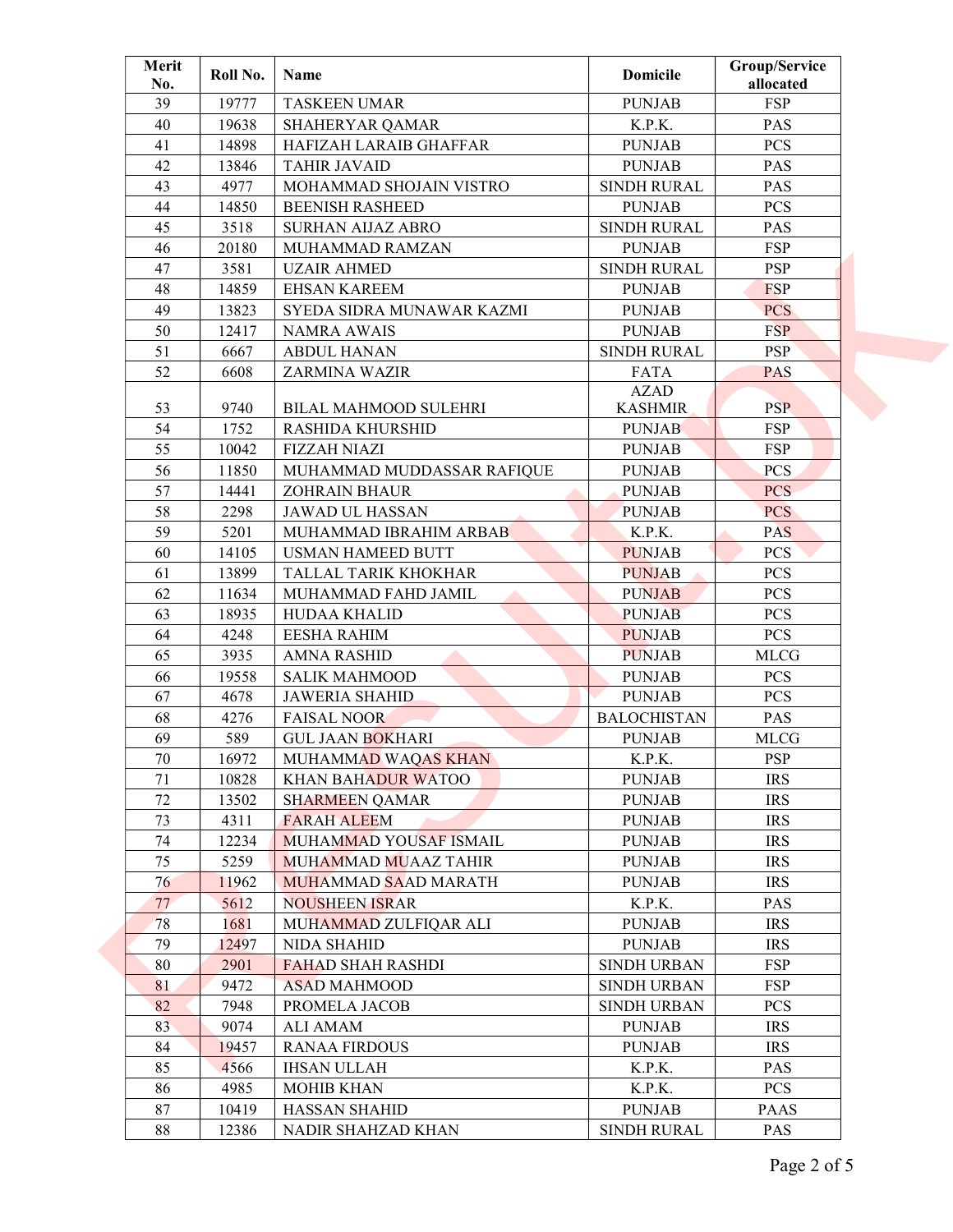| Merit<br>No. | Roll No. | Name                                        | <b>Domicile</b>    | Group/Service<br>allocated |  |
|--------------|----------|---------------------------------------------|--------------------|----------------------------|--|
| 89           | 13736    | SYED KHURAAM FARUKH                         | <b>PUNJAB</b>      | <b>CTG</b>                 |  |
|              |          |                                             | <b>AZAD</b>        |                            |  |
| 90           | 12729    | RAJA BILAL NASEEM                           | <b>KASHMIR</b>     | <b>PCS</b>                 |  |
| 91           | 13050    | <b>SADIA SULTAN</b>                         | <b>PUNJAB</b>      | CTG                        |  |
| 92           | 3843     | <b>ALEENA MAJEED</b>                        | <b>SINDH RURAL</b> | <b>FSP</b>                 |  |
| 93           | 13546    | SHRAFAT ABBAS SHAH                          | <b>PUNJAB</b>      | <b>IRS</b>                 |  |
| 94           | 18672    | <b>ARSALAN</b>                              | <b>SINDH URBAN</b> | <b>PCS</b>                 |  |
| 95           | 6404     | <b>TUBA ASIF</b>                            | K.P.K.             | <b>FSP</b>                 |  |
| 96           | 4502     | HASHAM KHALID MALIK                         | <b>PUNJAB</b>      | <b>IRS</b>                 |  |
| 97           | 11673    | MUHAMMAD HAIDER                             | <b>PUNJAB</b>      | <b>IRS</b>                 |  |
| 98           | 13508    | SHAZZA SHAZDEY RAHEEM                       | <b>PUNJAB</b>      | <b>IRS</b>                 |  |
| 99           | 11398    | MUHAMMAD AHMAD TAUQIR                       | <b>PUNJAB</b>      | <b>PAAS</b>                |  |
| 100          | 15251    | <b>SAAD ALI HASSAN</b>                      | <b>PUNJAB</b>      | <b>IRS</b>                 |  |
| 101          | 8708     | <b>ABDUL BASIT</b>                          | <b>PUNJAB</b>      | <b>IRS</b>                 |  |
| 102          | 5921     | <b>SAMIA SALEEM</b>                         | <b>PUNJAB</b>      | <b>CTG</b>                 |  |
| 103          | 5147     | MUHAMMAD FAHD IQBAL KHAN                    | <b>SINDH RURAL</b> | PCS.                       |  |
| 104          | 13533    | <b>SHOAIB AHMED</b>                         | <b>PUNJAB</b>      | <b>IRS</b>                 |  |
| 105          | 19841    | <b>WAJEEHA KHAN</b>                         | <b>PUNJAB</b>      | <b>IRS</b>                 |  |
| 106          | 6237     | <b>SUNDES ALI KHAN</b>                      | K.P.K.             | <b>FSP</b>                 |  |
| 107          | 12913    | <b>RUDAR AMJAD</b>                          | <b>PUNJAB</b>      | <b>IRS</b>                 |  |
| 108          | 12999    |                                             | <b>BALOCHISTAN</b> | PAS                        |  |
| 109          | 9438     | <b>SADAF FATIMA</b><br><b>ARSHEEN SABIR</b> | <b>PUNJAB</b>      | <b>PAAS</b>                |  |
|              |          |                                             |                    |                            |  |
| 110          | 2953     | HADEEQA SHAKEEL QURESHI                     | <b>SINDH RURAL</b> | <b>FSP</b><br><b>FSP</b>   |  |
|              |          |                                             |                    | (Subject to                |  |
| 111          | 6479     | WAHAB ULLAH KHAN AFRIDI                     | <b>FATA</b>        | Medical Fitness)           |  |
| 112          | 9490     | ASAD UR REHMAN KHAN                         | <b>PUNJAB</b>      | <b>IRS</b>                 |  |
| 113          | 11016    | MALIK MUHAMMAD JAVEED IQBAL                 | <b>PUNJAB</b>      | <b>IRS</b>                 |  |
| 114          | 19201    | MUHAMMAD HASNAIN                            | <b>PUNJAB</b>      | <b>IRS</b>                 |  |
| 115          | 19040    | <b>MAHAM KHAN</b>                           | <b>SINDH URBAN</b> | <b>PSP</b>                 |  |
| 116          | 13296    | <b>SARA TARIQ</b>                           | <b>PUNJAB</b>      | <b>PAAS</b>                |  |
| 117          | 2712     | <b>ADARASH JAWAHERY</b>                     | SINDH RURAL        | <b>PCS</b>                 |  |
| 118          | 8924     | AHMAD AKMAL                                 | <b>PUNJAB</b>      | <b>IRS</b>                 |  |
| 119          | 13808    | SYEDA IQRA MUNAWAR KAZMI                    | <b>PUNJAB</b>      | <b>IRS</b>                 |  |
| 120          | 14422    | <b>ZINNIA HUSSAIN</b>                       | <b>PUNJAB</b>      | <b>IRS</b>                 |  |
| 121          | 3503     | <b>SUGANDH MUNIR BANGLANI</b>               | <b>SINDH URBAN</b> | <b>IRS</b>                 |  |
| 122          | 13952    | <b>TEHMINA AKRAM</b>                        | <b>PUNJAB</b>      | <b>IRS</b>                 |  |
| 123          |          | <b>MARIAM AYUB</b>                          |                    |                            |  |
|              | 11076    |                                             | <b>PUNJAB</b>      | <b>PAAS</b>                |  |
| 124          | 8497     | <b>UMAIR KHALIL</b>                         | <b>SINDH URBAN</b> | <b>IRS</b>                 |  |
| 125          | 15328    | <b>SIDRA GILL</b>                           | <b>PUNJAB</b>      | PAAS                       |  |
| 126          | 698      | MUHAMMAD SHAHBAZ HASSAN                     | <b>PUNJAB</b>      | <b>PAAS</b>                |  |
| 127          | 402      | SHEHRYAR AMJAD QAISRANI                     | <b>PUNJAB</b>      | <b>CTG</b>                 |  |
| 128          | 10461    | <b>HIRA FAHIM KHAN</b>                      | <b>PUNJAB</b>      | <b>IRS</b>                 |  |
| 129          | 8047     | <b>SAAD ALI SIDDIQUE</b>                    | <b>SINDH URBAN</b> | <b>IRS</b>                 |  |
| 130          | 3028     | <b>JAHANGIR</b>                             | <b>SINDH RURAL</b> | <b>PCS</b>                 |  |
| 131          | 14171    | WAQAR AKBAR CHEEMA                          | <b>PUNJAB</b>      | OMG                        |  |
| 132          | 11848    | MUHAMMAD MUDASSIR                           | <b>PUNJAB</b>      | <b>CTG</b>                 |  |
| 133          | 1503     | MISHAAL AKRAM                               | <b>PUNJAB</b>      | <b>CTG</b>                 |  |
| 134          | 12507    | NISA PARACHA                                | <b>PUNJAB</b>      | <b>IRS</b>                 |  |
| 135          | 10964    | MAHRUKH IMTIAZ                              | <b>PUNJAB</b>      | <b>IRS</b>                 |  |
| 136          | 9374     | <b>ANUM IDREES</b>                          | <b>PUNJAB</b>      | <b>PAAS</b>                |  |
| 137          | 17767    | <b>USMAN AZIZ</b>                           | K.P.K.             | PCS                        |  |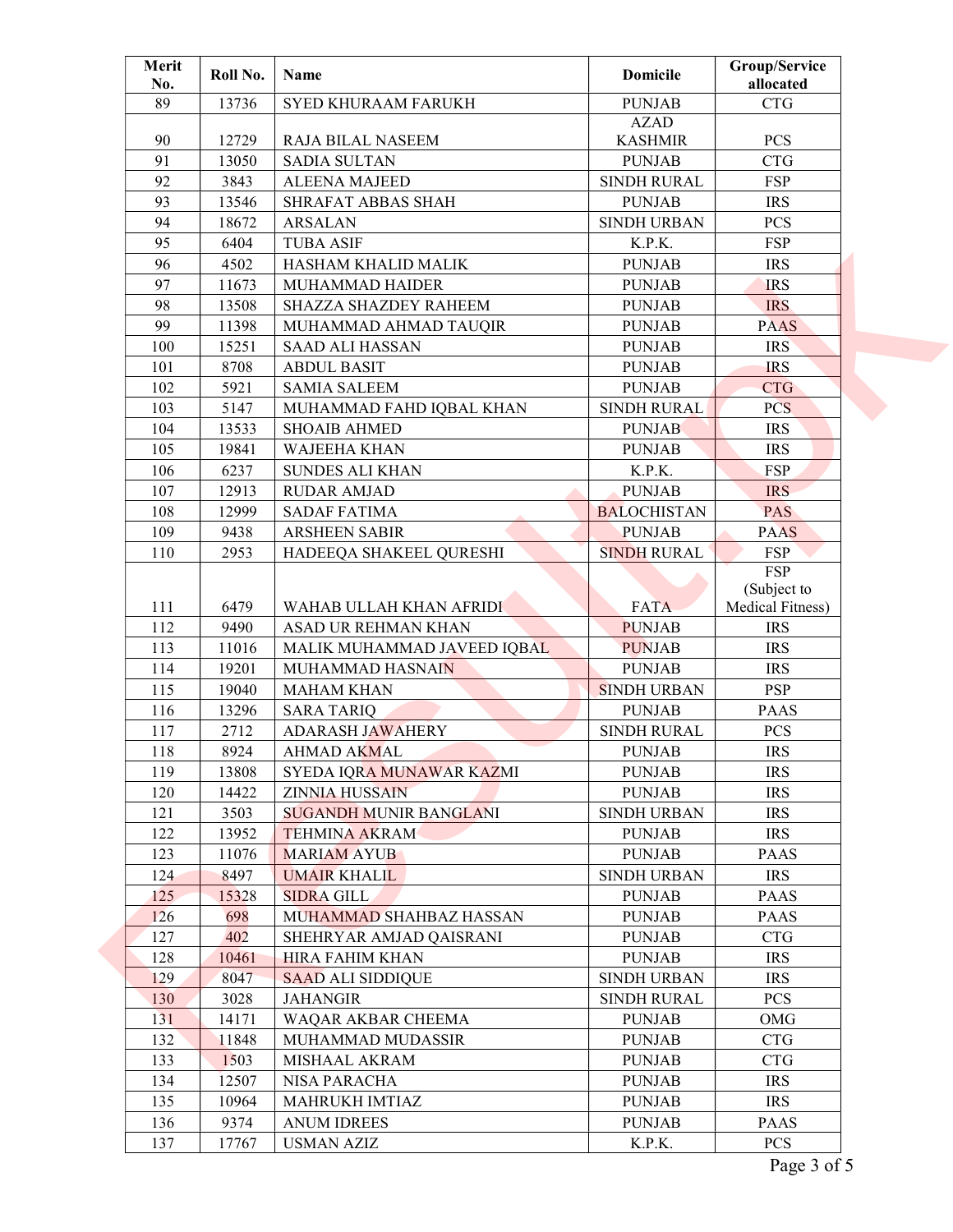| Merit<br>No. | Roll No. | Name                         | <b>Domicile</b>    | Group/Service<br>allocated |  |
|--------------|----------|------------------------------|--------------------|----------------------------|--|
|              |          |                              | <b>AZAD</b>        |                            |  |
| 138          | 10951    | MAHEEN MEHDI RAJA            | <b>KASHMIR</b>     | <b>IRS</b>                 |  |
| 139          | 14259    | YASIR SARDAR                 | <b>PUNJAB</b>      | OMG                        |  |
| 140          | 8832     | <b>ABU SAEED ARIF</b>        | <b>PUNJAB</b>      | OMG                        |  |
| 141          | 19499    | <b>SABA AFZAL</b>            | <b>PUNJAB</b>      | <b>CTG</b>                 |  |
| 142          | 19640    | <b>SHAHID HABIB KHAN</b>     | <b>PUNJAB</b>      | IG                         |  |
| 143          | 3592     | WAQAR AHMED ABBASI           | <b>SINDH URBAN</b> | <b>MLCG</b>                |  |
| 144          | 13769    | <b>SYED RAZI ABBAS</b>       | <b>PUNJAB</b>      | <b>RCTG</b>                |  |
| 145          | 6276     | SYED JALAL HAIDER ZAIDI      | K.P.K.             | <b>PCS</b>                 |  |
| 146          | 3791     | AGHA HUNAIN ABBAS KHAN       | <b>BALOCHISTAN</b> | <b>FSP</b>                 |  |
| 147          | 4302     | <b>FAKEHA FAIZ</b>           | <b>PUNJAB</b>      | <b>CTG</b>                 |  |
| 148          | 19173    | MUHAMMAD AYAZ JANJUA         | <b>PUNJAB</b>      | <b>OMG</b>                 |  |
| 149          | 20007    | <b>FAIZA SHAFQAT</b>         | <b>PUNJAB</b>      | IG                         |  |
| 150          | 15041    | MUHAMMAD AWAIS HASHMI        | <b>PUNJAB</b>      | OMG                        |  |
| 151          | 8713     | ABDUL HADEE JANJUA           | <b>PUNJAB</b>      | <b>OMG</b>                 |  |
| 152          | 15861    | ASIMAH MAJEED KHAN MARWAT    | K.P.K.             | IRS                        |  |
| 153          | 3147     | <b>MOTIA SHAH</b>            | <b>SINDH RURAL</b> | <b>IRS</b>                 |  |
| 154          | 13761    | <b>SYED NASIR MASROOR</b>    | <b>PUNJAB</b>      | OMG                        |  |
| 155          | 13902    | <b>TAMOOR EHSAN</b>          | <b>PUNJAB</b>      | <b>OMG</b>                 |  |
| 156          | 4433     | HAFIZ MUHAMMAD USMAN MUNAWAR | <b>PUNJAB</b>      | <b>OMG</b>                 |  |
| 157          | 20217    | MUNEEBA NAWAZ                | <b>PUNJAB</b>      | <b>OMG</b>                 |  |
| 158          | 10834    | KHAWAJA RAZA ABBAS           | <b>SINDH URBAN</b> | <b>OMG</b>                 |  |
| 159          | 10929    | <b>MADIHA MOBIN</b>          | <b>SINDH URBAN</b> | <b>IRS</b>                 |  |
| 160          | 11988    | MUHAMMAD SALMAN MALIK        | <b>PUNJAB</b>      | OMG                        |  |
| 161          | 1159     | <b>WAQAS ELAHI</b>           | K.P.K.             | CTG                        |  |
| 162          | 13415    | SHAHMAN HAIDER FAROOQI       | <b>PUNJAB</b>      | OMG                        |  |
| 163          | 14411    | ZEHRA ALI KHAN               | <b>PUNJAB</b>      | OMG                        |  |
| 164          | 3792     | <b>AGHA SAAD REHMAN</b>      | <b>PUNJAB</b>      | <b>RCTG</b>                |  |
| 165          | 200      | <b>MANSOOR KHAN JADOON</b>   | K.P.K.             | <b>IRS</b>                 |  |
| 166          | 20547    | <b>MASROOR AHMED</b>         | <b>SINDH RURAL</b> | <b>IRS</b>                 |  |
| 167          | 15947    | <b>BELA KHAN</b>             | K.P.K.             | <b>IRS</b>                 |  |
| 168          | 8673     | <b>AALEEN MEHBOOB</b>        | <b>PUNJAB</b>      | OMG                        |  |
| 169          | 657      | MUHAMMAD ALI IDREES          | <b>PUNJAB</b>      | OMG                        |  |
| 170          | 13424    | <b>SHAHREZ ABBAS</b>         | <b>PUNJAB</b>      | OMG                        |  |
| 171          | 5319     | MUHAMMAD SALAMAT ULLAH       | K.P.K.             | <b>IRS</b>                 |  |
| 172          | 222      | <b>MUHAMMAD ABDULLAH</b>     | K.P.K.             | <b>IRS</b>                 |  |
| 173          | 12126    | MUHAMMAD UMER FARAN          | <b>PUNJAB</b>      | IG                         |  |
| 174          | 19473    | <b>RIDA FATIMA</b>           | <b>PUNJAB</b>      | IG                         |  |
| 175          | 11068    | <b>MARIA QUTB</b>            | <b>PUNJAB</b>      | <b>POSTG</b>               |  |
| 176          | 1386     | <b>HAFIZA ZAINAB MUNAWAR</b> | <b>PUNJAB</b>      | <b>RCTG</b>                |  |
| 177          | 5994     | <b>SARAH SHAHID</b>          | <b>PUNJAB</b>      | OMG                        |  |
| 178          | 14087    | <b>USMAN AHMED</b>           | <b>PUNJAB</b>      | OMG                        |  |
| 179          | 18813    | <b>FAHMEENA ASLAM</b>        | <b>PUNJAB</b>      | OMG                        |  |
| 180          | 18398    | <b>SAKEENA</b>               | <b>BALOCHISTAN</b> | <b>PCS</b>                 |  |
| 181          | 4489     | HARIS BIN TARIQ              | <b>PUNJAB</b>      | $= == == =$                |  |
| 182          | 19744    | SYED SAADAT ALI BOKHARI      | <b>PUNJAB</b>      | $\qquad \qquad == = =$     |  |
| 183          | 9373     | <b>ANUM ALI</b>              | <b>PUNJAB</b>      | <b>RCTG</b>                |  |
| 184          | 10901    | <b>LALARUKH WAHID</b>        | <b>PUNJAB</b>      | IG                         |  |
| 185          | 19982    | <b>ASMAT ULLAH</b>           | <b>PUNJAB</b>      | $= == =$                   |  |
| 186          | 3355     | SADAF MEHMOOD SHAIKH         | <b>SINDH URBAN</b> | $= == =$                   |  |
| 187          | 11052    | <b>MARIA AFZAL</b>           | <b>PUNJAB</b>      | OMG                        |  |
|              |          |                              |                    |                            |  |